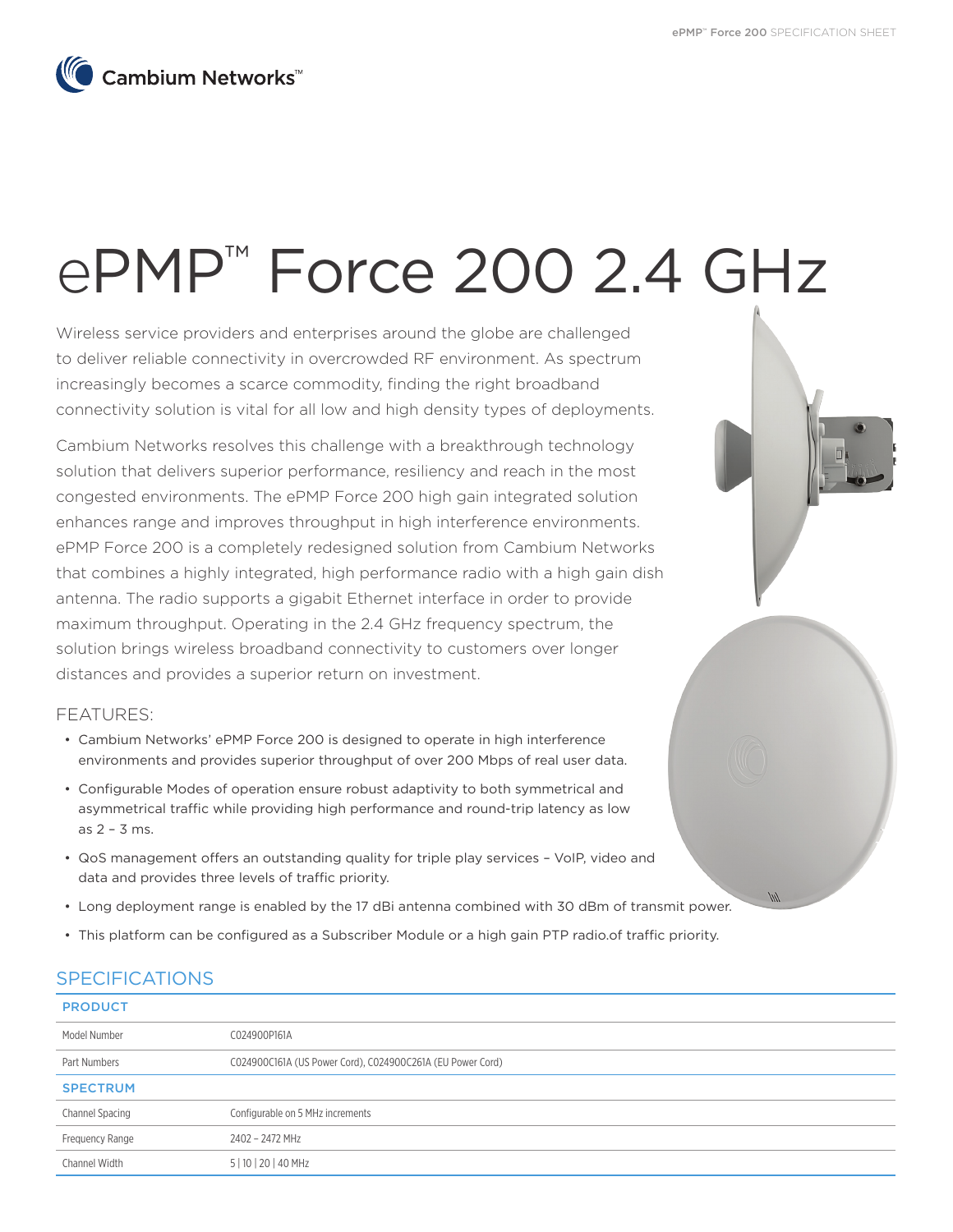# **SPECIFICATIONS**

| <b>INTERFACE</b>                                   |                                                                                                                                                          |                               |
|----------------------------------------------------|----------------------------------------------------------------------------------------------------------------------------------------------------------|-------------------------------|
| MAC (Media Access Control) Layer                   | Cambium Proprietary                                                                                                                                      |                               |
| Physical Layer                                     | 2x2 MIMO/OFDM                                                                                                                                            |                               |
| Ethernet Interfaced                                | 10/100/1000 BaseT, Compatible with Cambium PoE & Standard PoE pinouts                                                                                    |                               |
| Protocols Used                                     | IPv4, UDP, TCP, IP, ICMP, SNMPv2c, HTTPs, STP, SSH, IGMP Snooping                                                                                        |                               |
| Network Management                                 | HTTPs, SNMPv2c, SSH                                                                                                                                      |                               |
| <b>VLAN</b>                                        | 802.10 with 802.1p priority                                                                                                                              |                               |
| <b>PERFORMANCE</b>                                 |                                                                                                                                                          |                               |
| ARQ                                                | Yes                                                                                                                                                      |                               |
| Nominal Receive Sensitivity (w/FEC) @20MHz Channel | $MCSO = -92$ dBm to $MCS15 = -68$ dBm (per branch)                                                                                                       |                               |
| Nominal Receive Sensitivity (w/FEC) @40MHz Channel | $MCSO = -89$ dBm to $MCS15 = -65$ dBm (per branch)                                                                                                       |                               |
| Modulation Levels (Adaptive)                       | MCSO (BPSK) to MCS15 (64QAM 5/6)                                                                                                                         |                               |
| Quality of Service                                 | Three level priority (Voice, High, Low) with packet classification by DSCP, COS, VLAN ID, IP & MAC Address, Broadcast,<br>Multicast and Station Priority |                               |
| Transmit Power Range                               | -15 to +30 dBm (combined, to regional EIRP limit) (1 dB interval)                                                                                        |                               |
| <b>PHYSICAL</b>                                    |                                                                                                                                                          |                               |
| Surge Suppression                                  | 1 Joule Integrated                                                                                                                                       |                               |
| Environmental                                      | <b>IP55</b>                                                                                                                                              |                               |
| Temperature                                        | -30°C to +60°C (-22°F to +140°F) – with radome attached maximum temperature is +47°C (+116°F)                                                            |                               |
| Weight                                             | 2.8 kg (6.2 lbs)                                                                                                                                         |                               |
| <b>Wind Survival</b>                               | 145 km/hour (90 mi/hour)                                                                                                                                 |                               |
| Dimensions (Dia x Depth)                           | 47 cm x 28 cm (18.5 in x 11.2 in)                                                                                                                        |                               |
| Pole Diameter Range                                | 6.4 cm - 7.6 cm (2.5 in - 3 in)                                                                                                                          |                               |
| Power Consumption                                  | 10 W Maximum, 5 W Typical                                                                                                                                |                               |
| Input Voltage                                      | 10 to 30 V                                                                                                                                               |                               |
| <b>SECURITY</b>                                    |                                                                                                                                                          |                               |
| Encryption                                         | 128-bit AES (CCMP mode)                                                                                                                                  |                               |
| <b>CERTIFICATIONS</b>                              |                                                                                                                                                          |                               |
| <b>FCCID</b>                                       | Z8H80FT0019                                                                                                                                              |                               |
| Industry Canada Cert                               | 109W-0019                                                                                                                                                |                               |
| CE                                                 | N/A                                                                                                                                                      |                               |
| <b>PART AND MODEL NUMBERS</b>                      |                                                                                                                                                          |                               |
| Part Number (for ordering)                         | Description                                                                                                                                              | Model Number (for regulatory) |
| C058900C062A                                       | ePMP 5 GHz Force 200AR5-25 High Gain Radio (FCC) (US cord)                                                                                               | C058900P062A                  |
| C050900C061A                                       | ePMP 5 GHz Force 200AR5-25 High Gain Radio (ROW) (no cord)                                                                                               | C050900P061A                  |
| C050900C063A                                       | ePMP 5 GHz Force 200AR5-25 High Gain Radio (EU) (EU cord)                                                                                                | C050900P061A                  |
| C050900C161A                                       | ePMP 5 GHz Force 200AR5-25 High Gain Radio (ROW) (US cord)                                                                                               | C050900P061A                  |
| C050900C261A                                       | ePMP 5 GHz Force 200AR5-25 High Gain Radio (ROW) (EU cord)                                                                                               | C050900P061A                  |
| C024900C161A                                       | ePMP 2.4 GHz Force 200AR2-25 High Gain Radio (US cord)                                                                                                   | C024900P161A                  |
| C024900C261A                                       | ePMP 2.4 GHz Force 200AR2-25 High Gain Radio (EU cord)                                                                                                   | C024900P161A                  |
| N000900L021A                                       | ePMP Force 200 Radome                                                                                                                                    | NA                            |